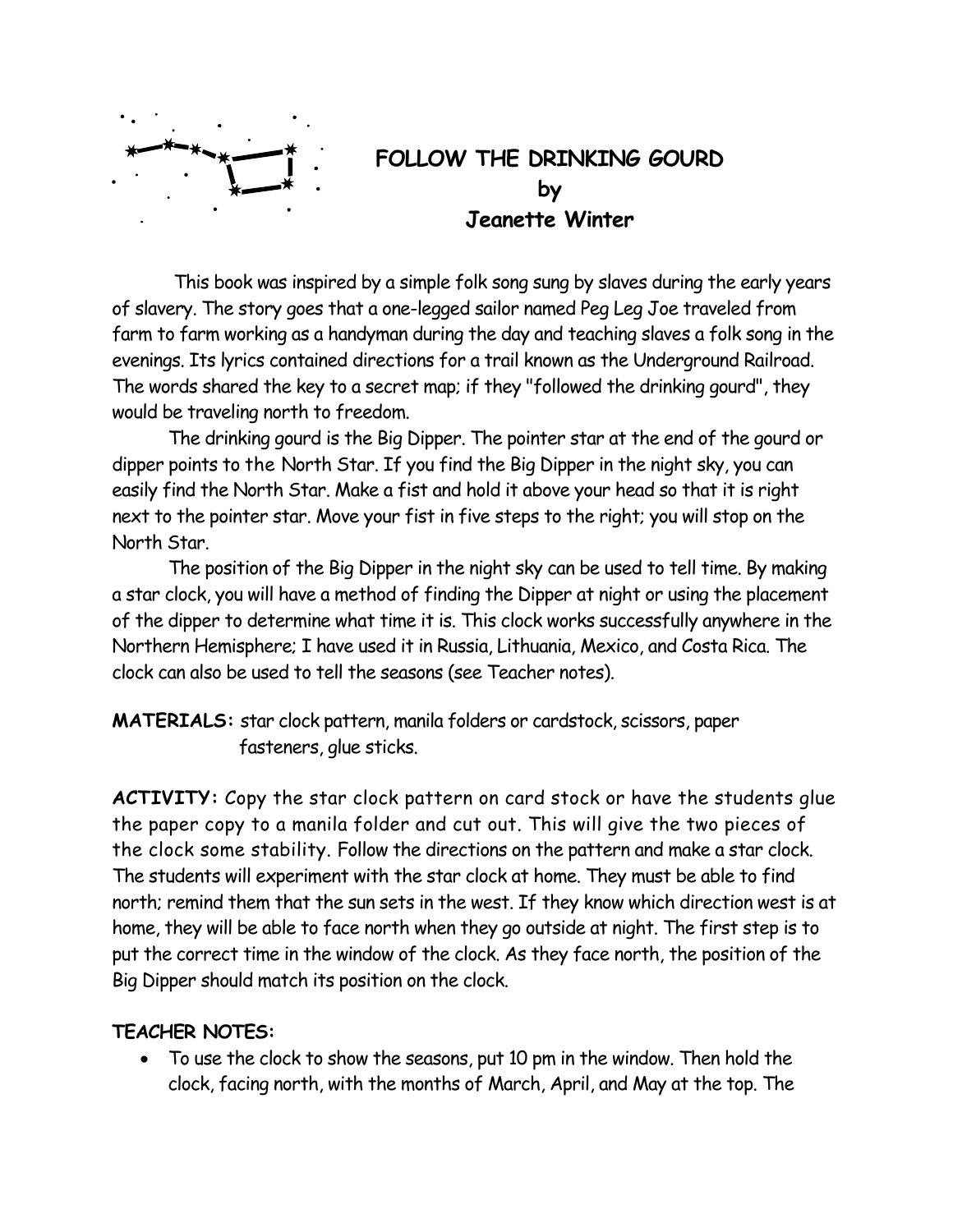Dipper is upside down pouring water, snow or rain, on the earth; it is spring and the earth is preparing for the summer growing season. Now hold the clock with July, August, and September on the top. The Dipper is catching the rain water to prepare the earth for fall and winter.

• If you were born at night, your parents could have used Polaris, the North Star, and a star clock to tell the exact time of your birth (assuming they could look at the night sky from anywhere north of the equator). They would have used circumpolar stars which are visible all night long throughout the year. Because of your latitude, never seem to rise or set but travel counterclockwise through the night. Circumpolar stars are part of circumpolar constellations. The two easiest ones to see in the Northern Hemisphere are Cassiopeia (the Queen) and Ursa Major (Great Bear). The Big Dipper makes up the part of Ursa Major with which you are familiar. Debra Frasier has written a beautiful book called On the Day That You Were Born. Each page describes a special event that could have happened on your special day.

## **STANDARDS:**

**BSL:** 4.1, 12.1 **NCTM:** 1a, 1 b, 3d, 4a, 4b, 4d, 4e, 6a, 6d, 10a, 13a **SCS:** A1, B2, D2, H3

Winter, Jeanette. Follow the Drinking Gourd. Alfred A. Knopf, New York, 1988. ISBN#0-394-89694-7.